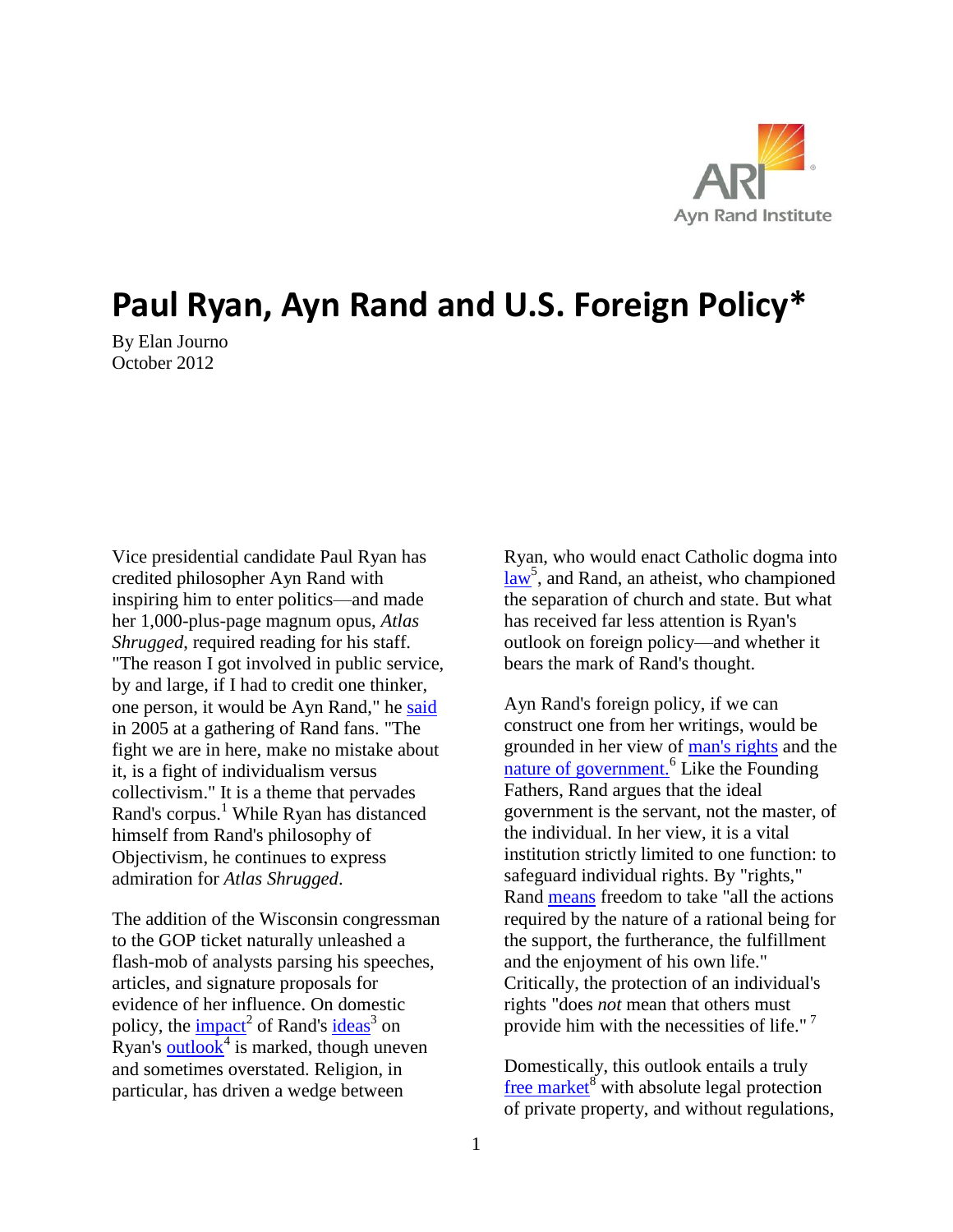bailouts, corporate handouts, or entitlement programs like Social Security, Medicaid, and Medicare. (Ryan breaks with Rand by attempting to save, rather than end these programs.) In Rand's political philosophy, however, there is no gulf between economic rights and personal and intellectual ones: for instance, she wrote passionately of the crucial importance (contra Ryan) of the right to **abortion**,<sup>9</sup> and regarded <u>freedom of</u> [speech](http://aynrandlexicon.com/lexicon/free_speech.html) $^{10}$  as sacrosanct.

Like her views on domestic policy, a Randian foreign policy would be guided exclusively by the goal of protecting the individual rights of Americans, and only Americans. Accordingly, the U.S. government shouldn't issue handouts to other countries (through foreign aid or international welfare schemes), nor treat its citizens as cannon fodder (through a military draft). Indeed, Rand was scathing in her analyses of the Vietnam War, arguing that it did not serve America's national interest. "[I]t is a pure instance of blind, senseless altruistic self-sacrificial slaughter," she wrote in *Capitalism: The Unknown Ideal*. 11

Of course, there are times when government is obligated to go to war, according to Rand. The crucial standard here is whether the lives and property of Americans are imperiled. The only morally justifiable purpose for war, she wrote, is self-defense. This rules out so-called humanitarian missions, like the tragic 1992–93 mission in Somalia, and the notion that the United States is somehow obliged to serve as the world's policeman. The primary function of the military, in Rand's eyes, should be to deter, and when necessary, defeat foreign aggressors.

Rand regarded any form of  $\text{pacifism}^{12}$ (including Ron Paul-esque passivity) as destructive to national defense. And undoubtedly she would have supported a strong military response to the 9/11 attacks (though, as I have argued in my [book](http://www.amazon.com/dp/B003UERGVY)<sup>13</sup> and sketch out below, she would have rejected George W. Bush's conception of the enemy and his entire prosecution of the war).

Rand viewed deterrence as an especially important—and effective—method of defending American freedom. In her view, the power of a morally confident, assertive United States was considerable, though largely unappreciated. For instance, she believed that if the West had truly stood up to the Soviet bloc by withdrawing its moral sanction, ending the flow of aid, and imposing an airtight boycott, the Soviet threat would have disintegrated many years before it actually did, without the need for war.

Perhaps most importantly, Rand argued in favor of genuine free trade—without trade barriers, protective tariffs, or special privileges. In her [words:](http://aynrandlexicon.com/lexicon/foreign_policy.html#order_2) "the opening of the world's trade routes to free international trade and competition among the private citizens of all countries dealing directly with one another." In the 19th century, she argued, free trade liberated the world by "undercutting and wrecking the remnants of feudalism and the statist tyranny of absolute monarchies." Not coincidentally, she observed, this era enjoyed the longest period of general peace in human history (roughly from 1815 to 1914).<sup>14</sup>

Taken together, Rand's approach entails a foreign policy based on the morality of ["rational self-interest.](http://aynrandlexicon.com/lexicon/selfishness.html)" To illustrate what that would look like, let us bring Rand's approach to bear on several of today's major foreign policy issues, starting with Iran.

Tehran is a leader of the Islamist movement, the cause animating al Qaeda, the Taliban, the Muslim Brotherhood and kindred groups. Iran has inspired and funded jihadist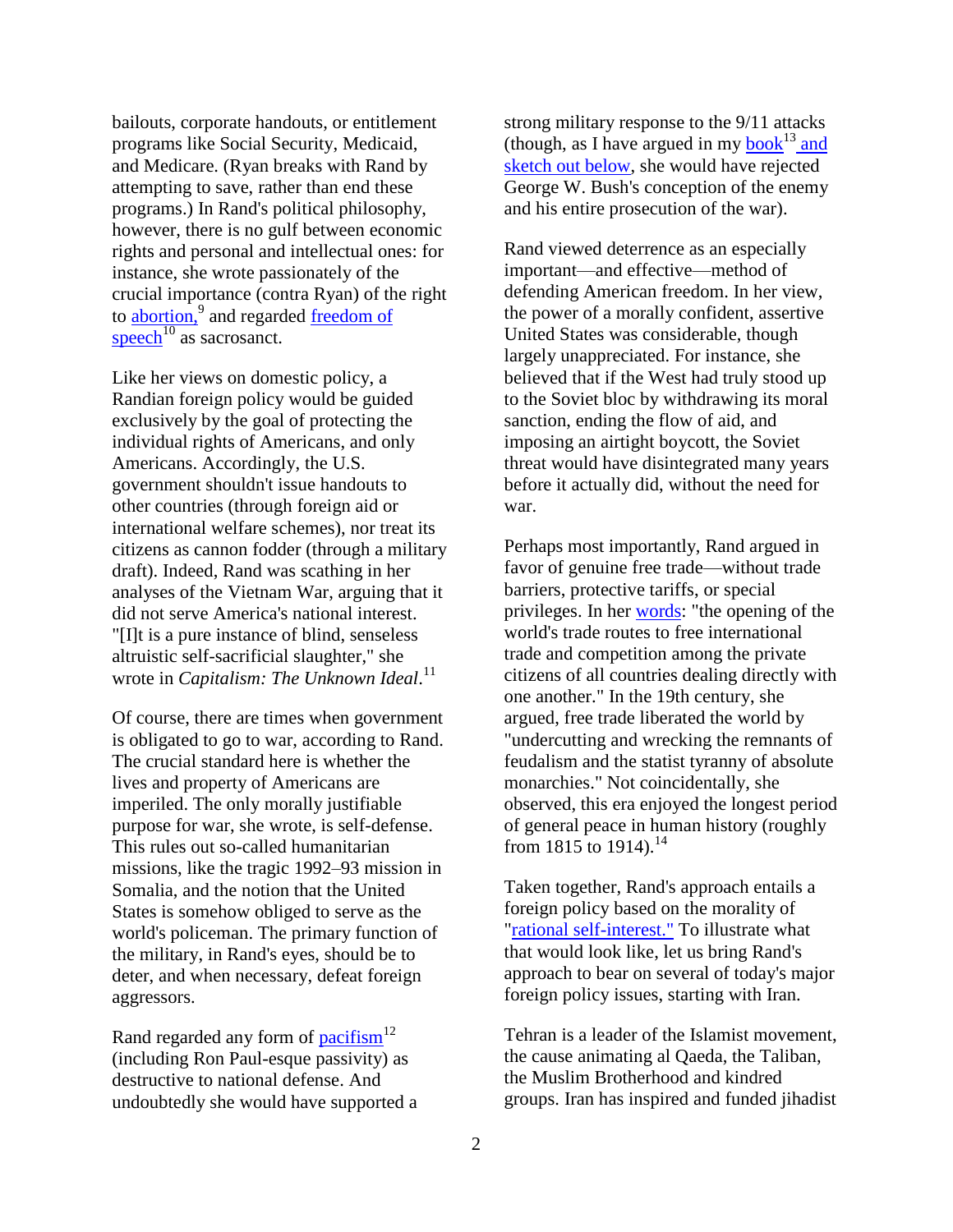terrorism and cast itself as an embodiment of the movement's political ideal. It's a regime that tramples on the rights of its own citizens. It ambitiously seeks to kill and subjugate beyond its borders, and, owing to its jihadist ideology, is vociferously anti-American. From Washington's capitulation in the hostage crisis of 1979–80, the regime concluded that it could get away with committing an act of war against America. Rand noted at the time that because we failed to march in with force within days after the hostage taking, the repercussions would be severe.

Since then U.S. policymakers in effect rewarded Iran's aggression with bribes and conciliation, and thereby encouraged a spiral of further **Iranian-backed attacks**.<sup>15</sup> Witness the Hezbollah hijacking of a TWA airliner; the kidnapping and torture of Americans in Lebanon; the 1983 bombings of the U.S. Embassy in Beirut and, later, the barracks of U.S. Marines, killing 241 Americans. The  $9/11$  Commission [linked](http://www.meforum.org/670/irans-link-to-al-qaeda-the-9-11-commissions)<sup>16</sup> Tehran to at least eight of the suicide hijackers. Later, Iranian forces trained and [armed Iraqi and Afghan](http://www.nytimes.com/2010/10/23/world/middleeast/23iran.html?_r=1)  [insurgents,](http://www.nytimes.com/2010/10/23/world/middleeast/23iran.html?_r=1)<sup>17</sup> who murdered U.S. troops. Considering the U.S. failure to recognize the Iranian regime's character and goals, and assertively end its aggression, Tehran's defiance over its nuclear program should hardly surprise.

We are at war with Iran, but only that country knows it; in the name of selfdefense, the U.S. government is morally obliged to eliminate this enemy. A military option is a non-starter, however, in the shadow of the Iraq and Afghanistan failures (more on those in a moment). But even when we have the opportunity to morally support the Iranian people in attempting to remove from power a regime hostile to the freedom of Americans and Iranians alike, as we did with the Green Movement, which arose after the 2009 elections, we refuse to

do so. The reputedly crippling sanctions now in place are of course a forlorn hope, especially considering the large-enough-todrive-a-truck-through [exemptions](http://online.wsj.com/article/SB10001424052702304211804577502912009234948.html)<sup>18</sup> that have already been granted.

Part of what has magnified the tragedy of 9/11 is the failure of policymakers to properly identify and vigorously pursue the enemy that attacked us. It was not simply the hijackers' al Qaeda cell, but the jihadist movement, spearheaded by Tehran and bankrolled by Saudi wealth, which had been waging attacks against us for years. In my book, *[Winning the Unwinnable War](http://winningtheunwinnablewar.com/)*, <sup>19</sup> I discuss the nature and malignant goal of that movement, and explore what went wrong in the U.S. response and particularly the policy fiascos in Iraq and Afghanistan.

The goal uniting these two wars was Bush's messianic policy of "nation building" and bringing the vote to the oppressed and needy of the Middle East. Clearing out sewage pipes, fixing up hospitals, printing textbooks—these welfare and social services projects may be the province of the Peace Corps, but not the Army Corps, nor is it right to risk the lives of American soldiers for the sake of the world's needy. Just as Rand decried Vietnam as a selfless, purposeless war, so that same criticism applies, as strongly, in Iraq. Much of what went wrong in Iraq and Afghanistan stemmed from a policy of putting an altruistic welfare agenda first, above the self-interested goal of eliminating whatever threat we faced in those countries.

Tragically, despite its unparalleled military strength, the United States mired itself, needlessly, in no-win wars. Baghdad is now under Tehran's [sway.](http://thecable.foreignpolicy.com/posts/2012/03/23/us_struggles_with_iran_for_influence_in_iraq)<sup>20</sup> The continuing strife in Iraq, marked by *only* occasional [suicide](http://www.nytimes.com/2012/08/17/world/middleeast/at-least-39-killed-in-wave-of-attacks-in-iraq.html)  [bombings,](http://www.nytimes.com/2012/08/17/world/middleeast/at-least-39-killed-in-wave-of-attacks-in-iraq.html) $^{21}$  is a testament to how the notion of success has been progressively defined down. In Afghanistan there are no longer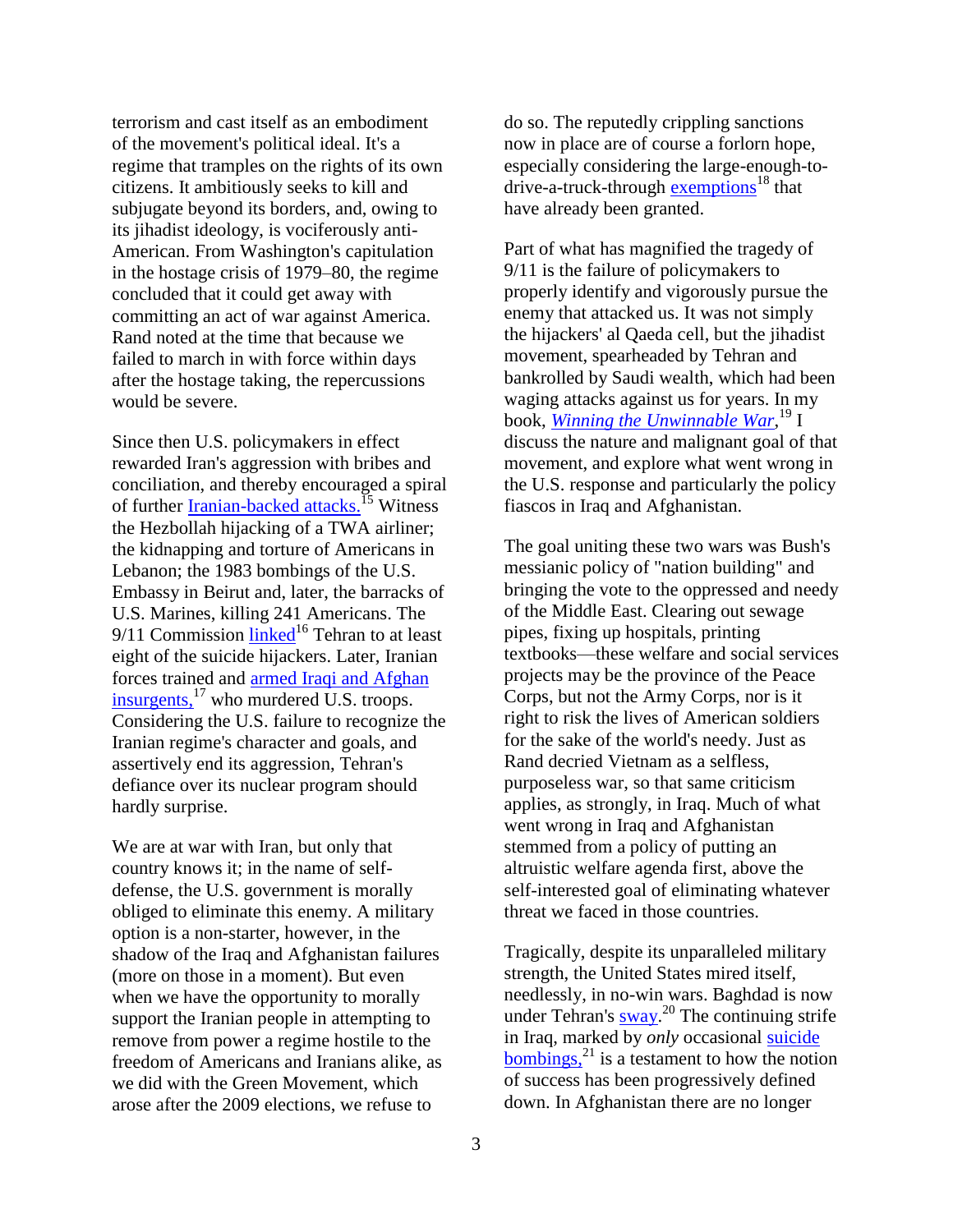good options. A minimum step toward the right policy—one with a modicum of justice to the now 2,000 American who perished there—is to properly redefine the mission from perpetual "nation building" to expunging the Taliban and allied Islamist forces in Afghanistan and the Pakistani borderlands.

One recent bright spot, seemingly, was the Arab Spring. But the upheavals across the Middle East, it turned out, shared only superficial similarities. One trend that did emerge, though, was the ascendance, notably in Egypt and Tunisia, of political parties sympathetic to or fully embracing Islamist goals. Here, then, is the consummation of Bush's "nation-building" democracy crusade. We now must contend with the emerging threat of an Egypt dominated by Islamists—a regime that our diplomats have been falling over themselves to encourage. At minimum we should refuse to endorse the regime (even though popularly elected) and even shun it. <sup>22</sup> To embrace it is to lend the regime an undeserved legitimacy; if any genuinely freedom-seeking Egyptians remain, would they feel anything but demoralized at the [spectacle?](http://www.telegraph.co.uk/news/worldnews/africaandindianocean/egypt/9400749/US-Secretary-of-State-Hillary-Clinton-meets-Egypts-Muslim-Brotherhood-president-Mohammed-Morsi-in-historic-first.html) $2^{23}$ 

U.S. policy has galvanized one group: Islamists. Further evidence of that came on Sept. 11, 2012, in the form of the conspicuously timed attacks on our embassies in Cairo and Benghazi.

Storming the sovereign territory of the world's militarily strongest nation requires considerable temerity. Islamists in Egypt, however, thought nothing of attempting to invade the mission in Cairo and hoisting their flag. In Libya, in what looks like a meticulously calculated assault, the selfprofessed soldiers of Allah managed to murder the U.S. ambassador and three other Americans. The uproar and riots across the

region, putatively in reaction to a YouTube video critical of Islam, brought to the surface (yet again) the assertiveness of those who seek obedience to religious dogma and revile the free mind and the individual's freedom of speech. What inspires not fear but contempt in the hearts of our Islamist enemies is the [meekness of American](http://www.foxnews.com/opinion/2012/09/28/our-self-crippled-policy-encouraged-deadly-embassy-attacks/)  [foreign policy across decades.](http://www.foxnews.com/opinion/2012/09/28/our-self-crippled-policy-encouraged-deadly-embassy-attacks/)<sup>24</sup>

Meshing with that broad pattern, the Obama administration's response to the embassy crisis was deplorable. It's hard to imagine a more self-abasing reaction than to have the Cairo embassy apologize to the raging mob, while disparaging free speech. Nor can anyone take our government's commitment to freedom of speech seriously when it tries to lean on YouTube to take down the video, and rather than committing to protect the safety of the man behind the film, gives him a perp walk. Compared with *that*, the Romney-Ryan response was better: Yes, America has projected weakness; yes, Washington has undercut real allies, for example, by seeking to distance itself from Israel.

But that's far short of what was necessary. At minimum, our leaders should declare that American lives are untouchable and that our freedom of speech is inviolable, and demonstrate a willingness, in action, to retaliate with force. (When questioned about the embassy crisis in the vice-presidential debate, Ryan was handed an opportunity to speak forcefully in defense of freedom of speech and the sanctity of the rights of Americans. He dodged it.)

Consider, finally, our defense budget.<sup>25</sup> Clouding the debate over defense spending is the fact that our present foreign policy leads us to engage in a mess of contradictions: legitimate, self-defensive operations; illegitimate humanitarian, "nation building" efforts (along with all the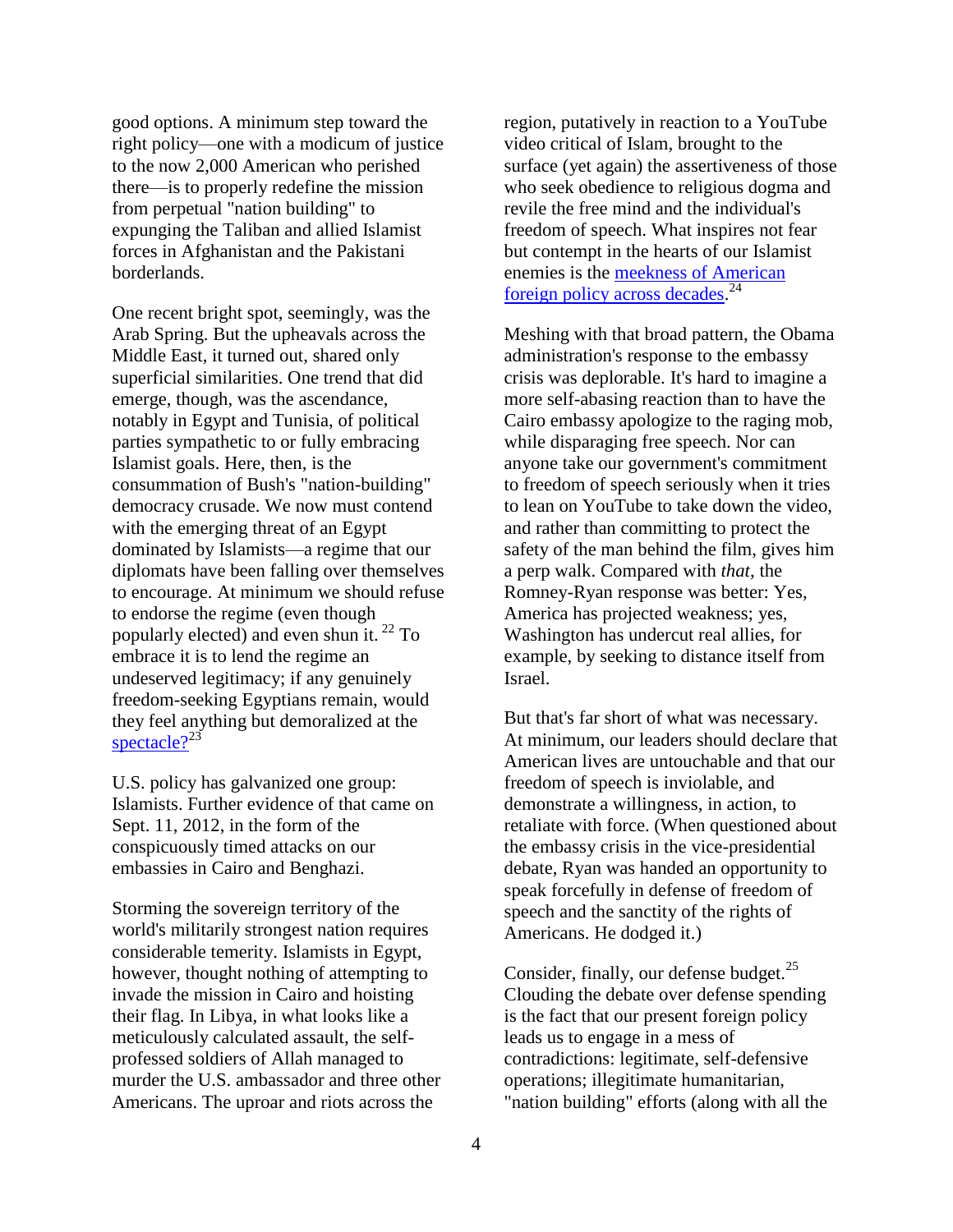support costs for long-term bases); and the occasional disbursal of  $bribes^{26}$  to our enemies. First, strip out the global-welfare category. Next, consider whether we would need every single one of our permanent overseas bases—if our foreign policy demonstrated in word and deed our willingness, when necessary, to crush enemies. Arguably, we could make do with fewer—and realize considerable savings. To safeguard the freedom of Americans, a powerful, well-equipped and technologically advanced military—one that is peerless, efficient, and formidable—is essential. Yet there's reason to think, under a principled, self-interested approach, we'd have the strong military we need, at a lesser cost.

What's distinctive to an approach informed by Rand's ideas is that it hinges on a rethinking of the moral values that should inform foreign policy. At its core is the idea that the  $\text{individual}^{27}$  has a right to his life, that he's morally entitled to live it in line with his rational  $\frac{1}{10}$  [judgment,](http://aynrandlexicon.com/lexicon/independence.html)<sup>28</sup> and that his freedom to act on his judgment must be safeguarded from aggressors. And, crucially, he bears no duty selflessly to serve others whether they are next door or overseas. This animating premise enjoins a firm, longrange policy of assertive national defense and strictly rules out [altruistic](http://aynrandlexicon.com/lexicon/altruism.html)<sup>29</sup> missions  $\hat{a}$ la Bush.

Clearly, Paul Ryan does not share Rand's foreign policy. But is there nevertheless a discernible influence?

Reading Ryan's most substantive [speech](http://budget.house.gov/news/documentsingle.aspx?DocumentID=244386) $30$ on foreign policy, delivered at the Hamilton Society in 2011, you can certainly hear the reverberation of Ayn Rand's ideas. "[I]f you believe these rights are universal human rights, then that clearly forms the basis of your views on foreign policy," he said, partially echoing the Randian conviction that regimes are moral to the degree that

they respect individual rights. For Ryan, as for Rand, championing [rights](http://budget.house.gov/news/documentsingle.aspx?DocumentID=244386) leads "you to reject moral relativism. It causes you to recoil at the idea of persistent moral indifference toward any nation that stifles and denies liberty." Though as already noted, Ryan did not speak forcefully in defense of free speech in the aftermath of the Libyan attacks. But at least there is, in line with Rand, a thoughtful promotion of [free trade.](http://budget.house.gov/news/documentsingle.aspx?DocumentID=244386) In his Hamilton Society speech, for instance, he argued in favor of an "expanding community of nations that shares our economic values as well as our political values" in order to "ensure a more prosperous world."

If these similarities between the two are meaningful, Ryan nevertheless seems to fundamentally part ways with Rand. In particular, he speaks of the need to "renew our commitment to the idea that America is the greatest force for human freedom the world has ever seen," and sees in the Arab Spring the "long-repressed populations give voice to the fundamental desire for liberty." (The ethnic-sectarian [bloodbath](http://www.nytimes.com/2007/06/02/world/middleeast/02iraq.html) that ensued in Iraq was proof, if any were needed, that political freedom and peace are not an innate yearning of mankind. $31$ ) Further, Ryan claims that it is "always in the interest of the United States to promote these principles in other nations." Like President George W. Bush, whose wars he supported, Ryan appears to subscribe to the quasi-religious view that [freedom](http://www.un.org/webcast/ga/59/statements/usaeng040921.pdf) is written into the soul of mankind, and that it is somehow the moral duty of America, the freest and wealthiest of nations, to go forth and wage wars to unchain the world's oppressed. In all this, he could not be less aligned with Rand.

Rand certainly believed that the United States benefits from a freer world. Thus, she held, America should speak up for dissidents everywhere who seek greater freedom. But Rand would only ever consider deploying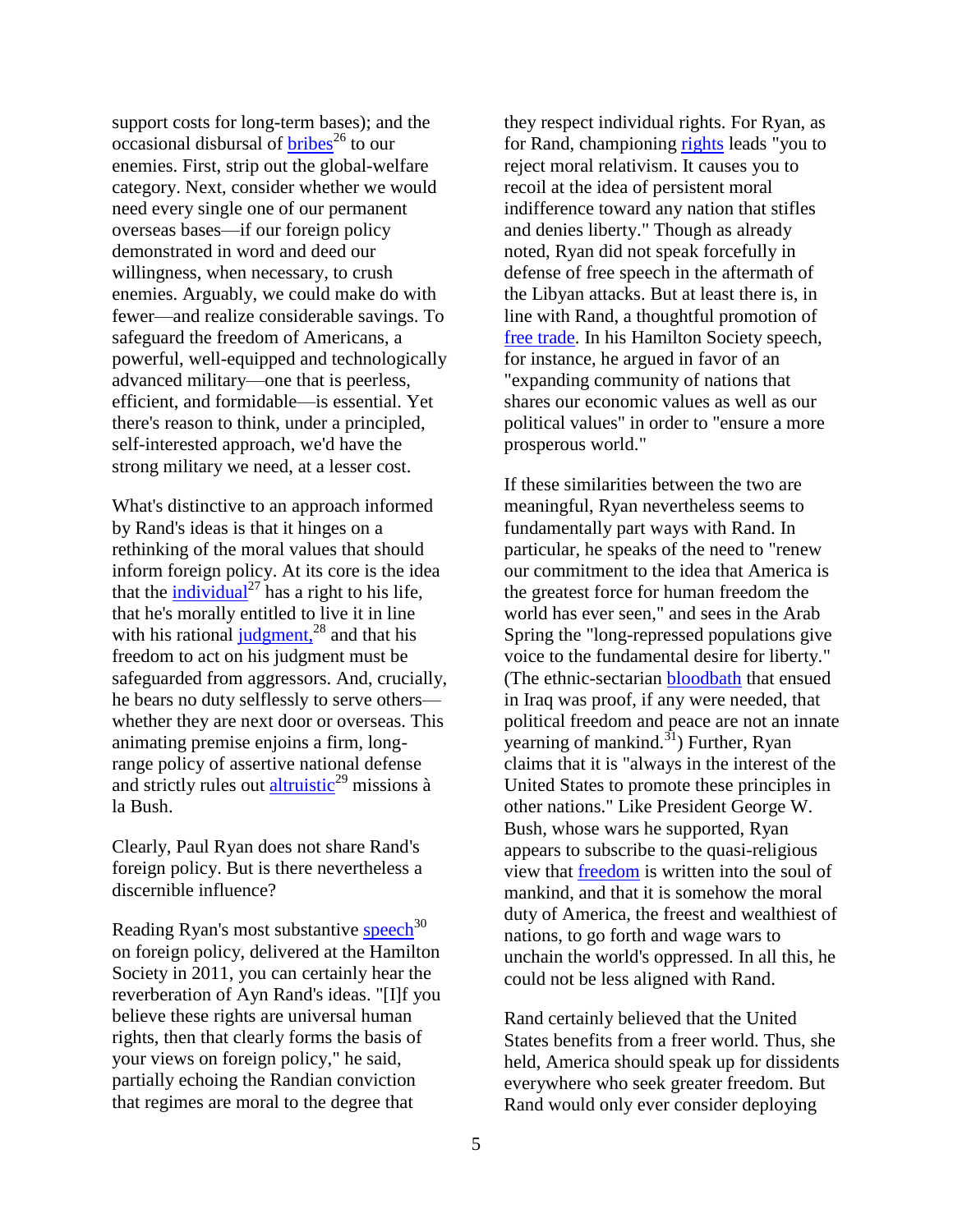the military where the rights of Americans hang in the balance—when, in other words, it becomes an issue of self-defense. This critical distinction may well be lost on Ryan, if the media's parsing of his neoconservative leanings has been fair.

Perhaps, in these waning days of the campaign season, Ryan will consider rereading Rand's work, and sharing it with his running mate. Anyone seeking to inject more rational and more distinctively American ideas into our nation's chaotic foreign policy ought to seriously consider Ayn Rand's refreshingly clear-eyed perspective.

*Elan Journo is a fellow and director of policy research at the Ayn Rand Institute. His book,* [Winning the Unwinnable War:](http://amzn.com/B003UERGVY)  [America's Self-Crippled Response to](http://amzn.com/B003UERGVY)  [Islamic Totalitarianism](http://amzn.com/B003UERGVY)*, analyzes post-9/11 U.S. foreign policy from the perspective of Rand's philosophy.* 

## **Notes**

*\** A shorter version of this article appeared in *Foreign Policy* magazine online (http://www.foreignpolicy.com/articles/2012/08/28/galt\_go es\_global) on August 28, 2012.

 $1$  The quote from Ryan appears in Ryan Lizza, "How Paul Ryan Captured the G.O.P.," *The New Yorker*, 6 August 2012,

http://www.newyorker.com/reporting/2012/08/06/120806fa \_fact\_lizza#ixzz24lX7Q8jX (accessed 25 September 2012). <sup>2</sup> Don Watkins, "Ryan, Rand, and Rights," *The Daily Caller*, 17 August 2012,

http://dailycaller.com/2012/08/17/ryan-rand-and-rights/ (accessed 25 September 2012).

<sup>3</sup> Onkar Ghate, "Ayn Rand's Appeal," *Fox News*, 21 August 2012, http://www.foxnews.com/opinion/2012/08/21/aynrand-appeal/ (accessed 25 September 2012).

<sup>4</sup> Don Watkins, "Why Paul Ryan is no Ayn Rand on Social Security," *The Christian Science Monitor*, 21 August 2012, http://www.csmonitor.com/Commentary/Opinion/2012/082 1/Why-Paul-Ryan-is-no-Ayn-Rand-on-Social-Security (accessed 25 September 2012).

<sup>5</sup> Michelle Goldberg, "Paul Ryan's Extreme Abortion Views," *The Daily Beast*, 11 August 2012, http://www.thedailybeast.com/articles/2012/08/11/paulryan-s-extreme-abortion-views.html (accessed 25

September 2012).

<sup>6</sup> Ayn Rand, "The Nature of Government," *The Virtue of Selfishness,* (New York: Signet*,* 1964)

http://www.aynrand.org/site/PageServer?pagename=arc\_ay n rand the nature of government.

<sup>7</sup> Ayn Rand, "Man's Rights," *Capitalism: the Unknown Ideal* (New York: Signet, 1986)

http://www.aynrand.org/site/PageServer?pagename=arc\_ay n\_rand\_man\_rights.

8 "Capitalism," *Ayn Rand Lexicon*,

http://aynrandlexicon.com/lexicon/capitalism.html

9 "Abortion," *Ayn Rand Lexicon*,

http://aynrandlexicon.com/lexicon/abortion.html "Free Speech," Ayn Rand Lexicon,

http://aynrandlexicon.com/lexicon/free\_speech.html

<sup>11</sup> Ayn Rand, *Capitalism: The Unknown Ideal*, (New York, NY: Signet, 1967) pp. 224.

<sup>12</sup> "Pacifism," *Ayn Rand Lexicon*,

http://aynrandlexicon.com/lexicon/pacifism.html

<sup>13</sup> Elan Journo, *Winning the Unwinnable War: America's* 

*Self-Crippled Response to Islamic Totalitarianism*,

(Lanham, MD: Lexington Books, 2009).

http://www.amazon.com/dp/B003UERGVY

<sup>14</sup> "Foreign Policy," *Ayn Rand Lexicon*,

http://aynrandlexicon.com/lexicon/foreign\_policy.html#ord er\_2

<sup>15</sup> Thomas Joscelyn, *Iran's Proxy War Against America*, The Claremont Institute, 2007.

(https://www.claremont.org/repository/docLib/20071127\_P roxyWarAgainstAmerica.pdf)